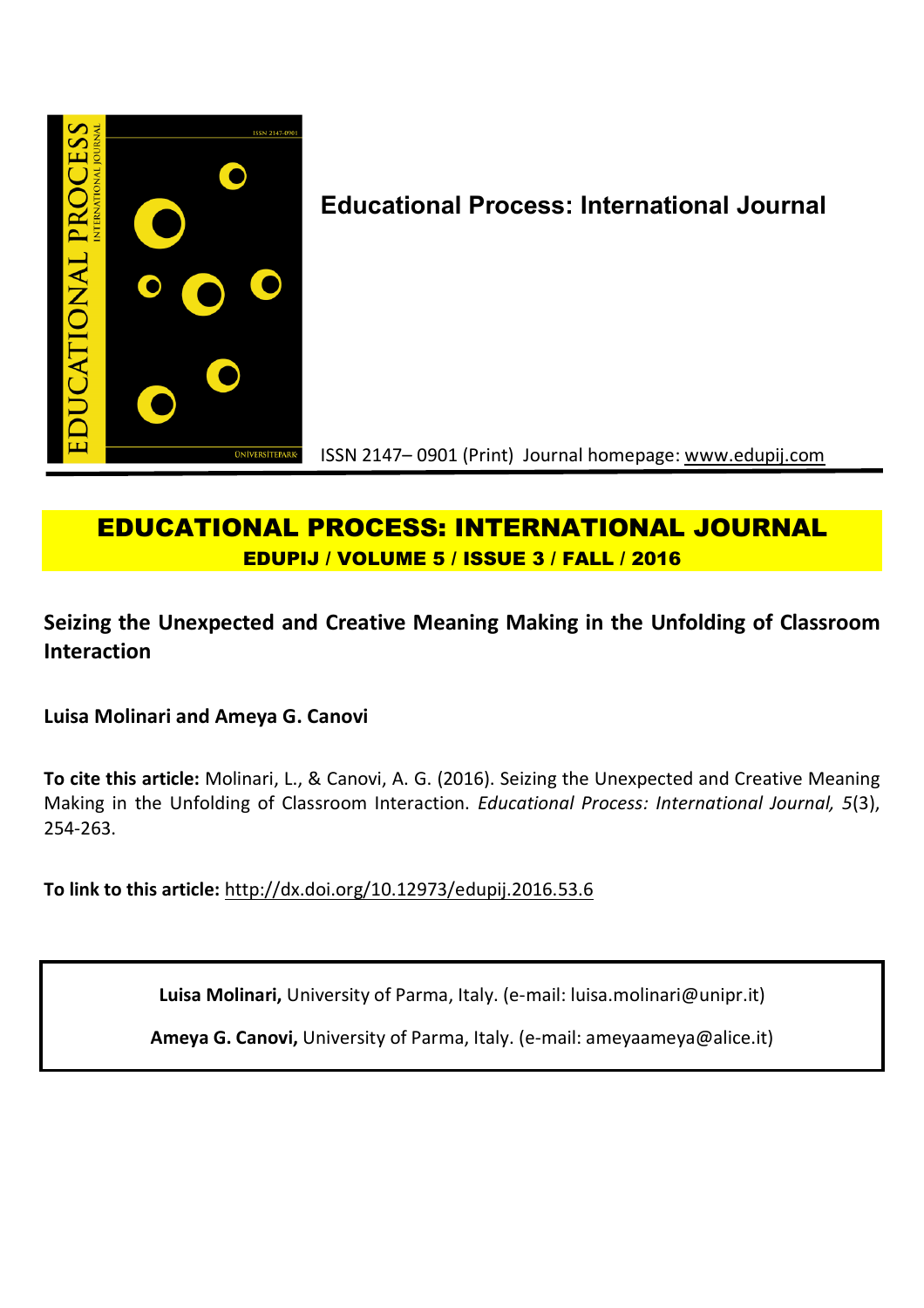## EDUPIJ / VOLUME 5 / ISSUE 3 / 2016 / pp. 254–263.

## **Seizing the Unexpected and Creative Meaning Making in the Unfolding of Classroom Interaction**

### LUISA MOLINARI and AMEYA G. CANOVI

### **Abstract**

This is a theoretical article on creative meaning making in classroom interaction, with a focus on the unfolding of cognitive, relational, and emotional aspects of teaching and learning, often tied to one another. To accomplish this goal, we integrate studies from two theoretical backgrounds, i.e., the historical cultural theory and the developmental system theory principles. We have focused on several fields of research. First, we have summarized works on micromoments of creativity. Second, we have considered studies that have taken a process view on emergent opportunities for creativity. Third, we have focused on creativity in original thinking and the transformation of a relevant object of learning into a learnable. Finally, we have considered research on the rise of learning collective emotional side, conceptualized in terms of class mood and flow. We have concluded by stressing that, beyond the methodological challenges, this literature offers striking indications for a deeper understanding of classroom processes and learning opportunities.

**Keywords:** creativity, emotional experience, classroom interaction, microtransitions, class mood.



 $Xef$  DOI: 10.12973/edupii.2016.53.6

………………………………………........….....………………………………...…………… EDUPIJ / ISSN 2147– 0901 © 2016 Copyright © 2016 by ÜNİVERSİTEPARK Limited edupij.com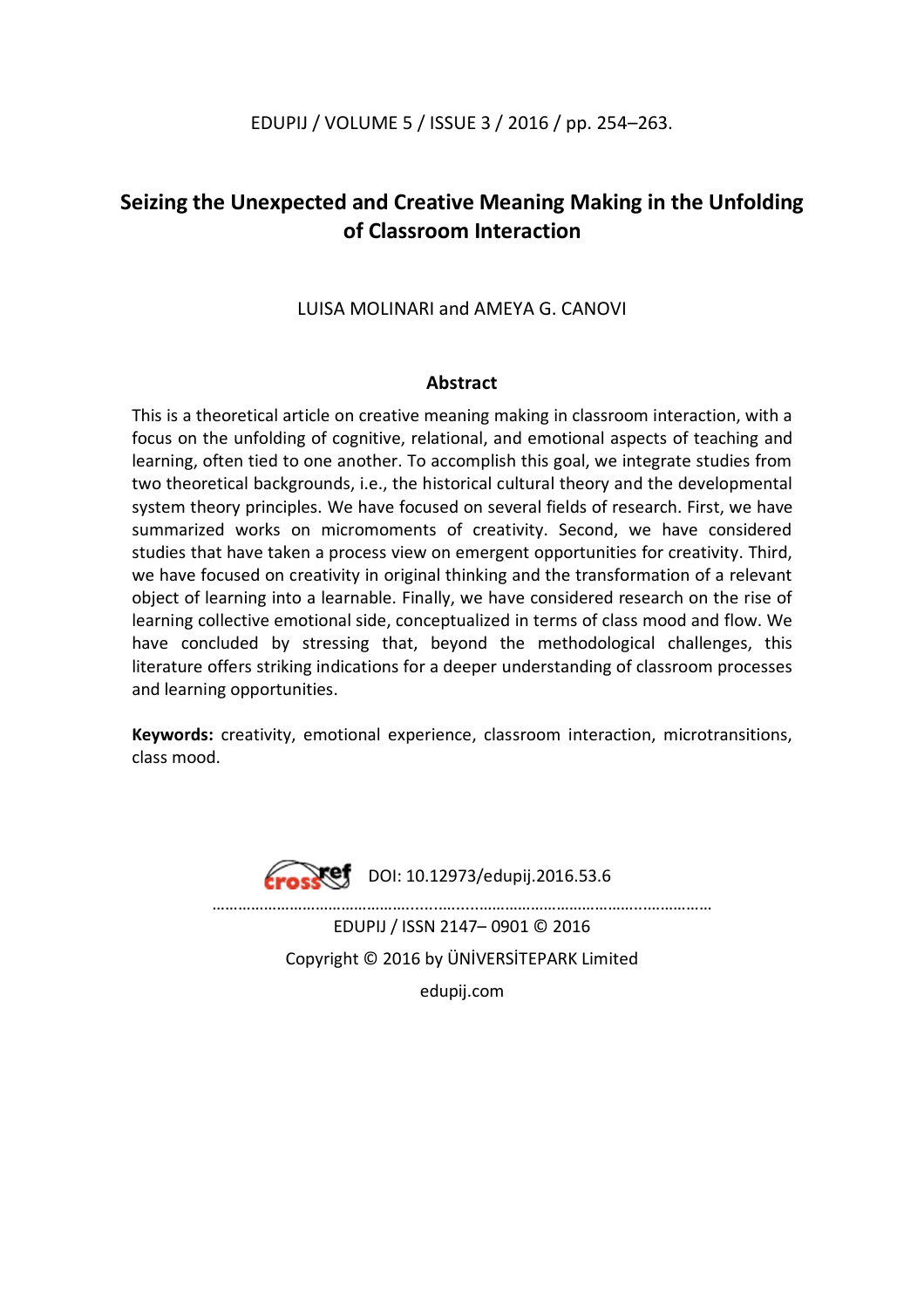#### **Introduction**

Classrooms are adaptive and complex microsystems characterized by multiple forms of interaction between teacher and students and among students themselves. In such settings, norms and conditions for social interaction are mostly set. Daily classroom life is commonly planned, routines are scheduled, and most of the time teachers and students follow preestablished scripts that organize interaction and participation in class activities. For both teacher and students, knowing what more or less will go on creates a comfort zone in which the involved social agents share codes and assumptions. Nevertheless, there are also unexpected forms of class interactions and communication that emerge in their moment-tomoment occurrence. By involving cognitive, emotional and relational aspects of teaching and learning processes, these emergent happenings are potentially highly effective in contributing to new meanings construction.

This is a theoretical article on creative meaning making in classroom interaction, with a focus on the unfolding of cognitive, relational, and emotional aspects of teaching and learning, which are often intertwined. Our aim is to bring together conceptual tools that allow us to theorize and, in perspective, foster such creative encounters. To accomplish this goal, we integrate studies from two theoretical backgrounds, one coming from the historical cultural theory and the other referring to the developmental system theory principles.

#### *Backgrounds*

The co-presence of cognitive and emotional aspects in teaching and learning processes was firstly conceptualized by Vygotsky with the multidimensional construct of *pereživanie*, later translated as *experiencing*. According to Vygotskian scholars Jóhannsdóttir and Roth (2014), pereživanie constitutes a continuously unfolding process that simultaneously designates the movement from person to environment and from environment to person. As such, experiencing is a dynamic construct that represents psychological learning activity by maintaining the unity of personal and situational characteristics: a social situated event refracts an individual response and at the same time the environmental stimulus is personally elaborated through emotional and affective filter (Veresov, 2010). In this frame, the environmental factors in themselves do not determine the course of development and learning, but what matters are the same factors refracted through the prism of pereživanie (Gonzalez Rey, 2009).

In the conceptualization of pereživanie, there are two principles that seem particularly interesting for our purpose. One is the assumption that there exists a complicated dynamic system including thinking and a motivational or affective side, and that intellect, like all higher psychic functions, is subordinate to this system (Leontiev, 1992). The other is that learning produces a simultaneous change. both in the individual who learns and in the group the individual interacts with. Through learning, thus, the individual transformation influences the group where social interaction takes place, and the reverse process is also at work.

These principles are consistent with those described in general (Sameroff, 1995; von Bertalanffy, 1968) and developmental (Ford & Lerner, 1992) systems theory. Specifically, these approaches postulate the need to focus on process-levels accounts of human behavior and on the context dependence of developmental phenomena. Moreover, they are concerned with the mechanisms that underlie change and novelty, as well as stability, of dynamic systems (Hollenstein, 2013). Over time, behavioral patterns stabilize and become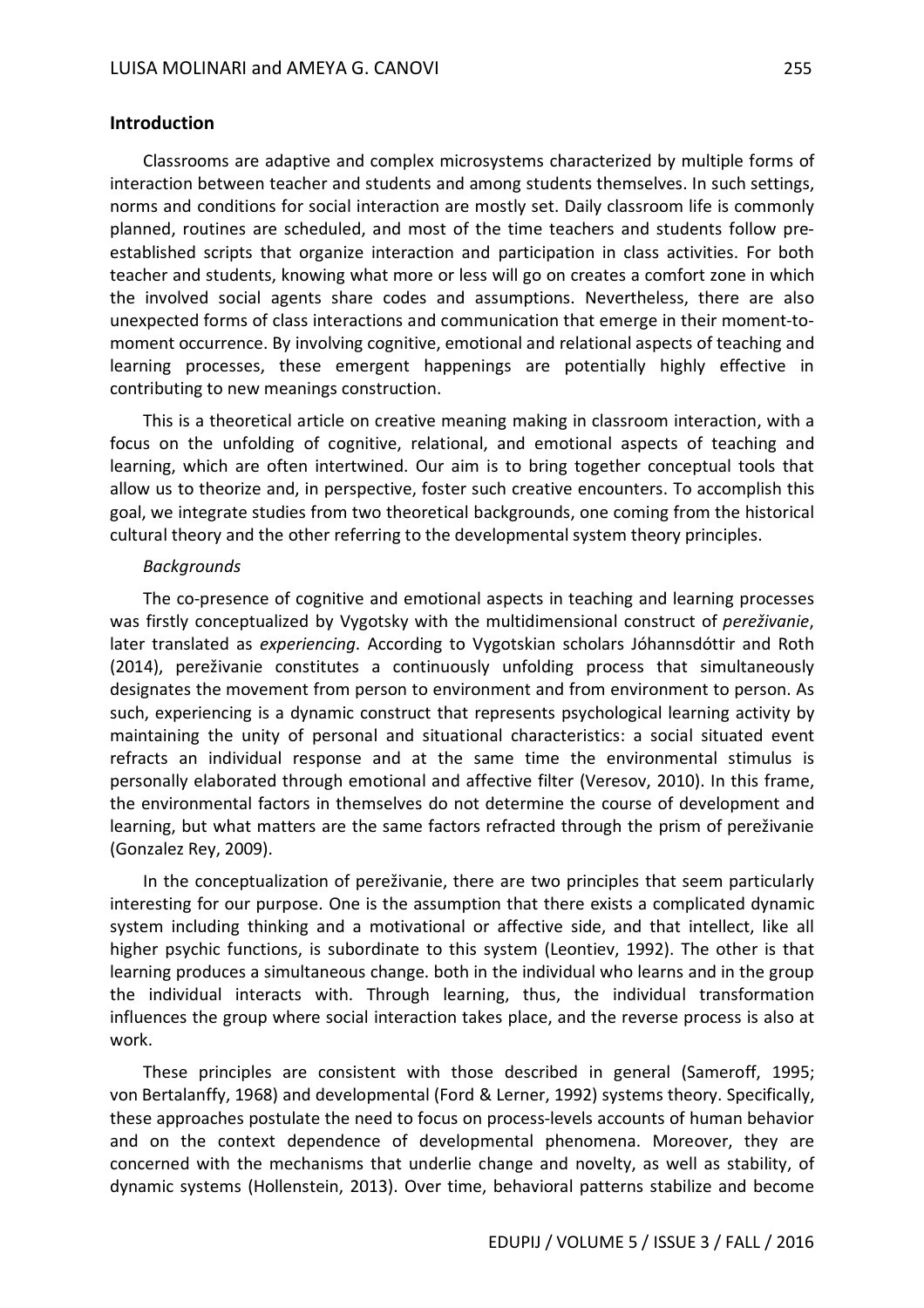increasingly predictable. When a perturbation occurs, the system tries to return to a previous condition out of self-conservation. However, there might be some perturbations that produce a change or transformation in the system. This happens when the system adjusts to new ways of functioning, for instance, accepting and incorporating a new emergent pattern.

With these theoretical backgrounds as interpretive and selective lens, we base the paper on research studying emergent processes of classroom interactions that foster creativity and meaning-making activity.

#### Micromoments of creativity

The notion of *micromoments* (Beghetto, 2013) is fundamental for grasping learners' creative potential. Defined as "brief, surprising moments of creative potential that emerge in everyday routines and planned activities" (Beghetto, 2013, p. 5), micromoments unfold when *planned* and *life* curriculum crosses each other, and new off-script ideas originate (Kaufman & Beghetto, 2009). The novelties arise from students, and they can be conceived as signals of something personally elaborated and produced, able to generate a space for teachers and students to explore, learn and experience something unscripted and unplanned.

In more details, classroom micromoments are opportunities for emergent creativity (Csikszentmihalyi, 2014; Robinson, 2011) that is associated with unpredictability, original thinking, doing something in a way never done before, and taking initiative, to mention but a few outcomes (Abdul Halim, Kingsbury, & Drage, 2013). In Vygotskian terms, creativity reminds the concept of imagination, which is intrinsically social as it always taps into reality and experience. For the combination of already known and new elements, creativity and imagination need the activation of both emotional and intellectual factors, as in pereživanie (Lindqvist, 2003).

Going deeper into creativity analysis, Kaufman and Beghetto (2009) introduced a distinction between *Big-C*, that is, creativity with capital C, and *little-c*, with lower case. Creativity with Big-C corresponds to an explosive artistic inspiration, belonging to few gifted ones, while ordinary, everyday, self-expression little-c creativity is a quality of participation, emotional involvement, motivation in learning activities that can be found in nearly all people.

The same authors also expand this dichotomy by proposing a Four C model of creativity, with two more creativity types added: *mini-c* creativity, which is inherent in the learning process, and *Pro-c*, which represents professional expertise in any creative area. Mini-c creativity can be learned at school, as it is day-by-day developed. Also, it is individually but at the same time socially developed in a particular collective cultural context. In line with the Vygotskian conception of cognitive and creative development, all individuals have a creative potential. It is an internalization or appropriation of cultural tools and social interaction, not so much in terms of imitation but rather as transformation and reorganization of the incoming information and mental structures, based on the individual's characteristics and existing knowledge. In this sense, personal creativity originates from a shared meaning system: it makes sense because it is related to previous ideas, it has a social frame, it happens in a social environment and it is never isolated.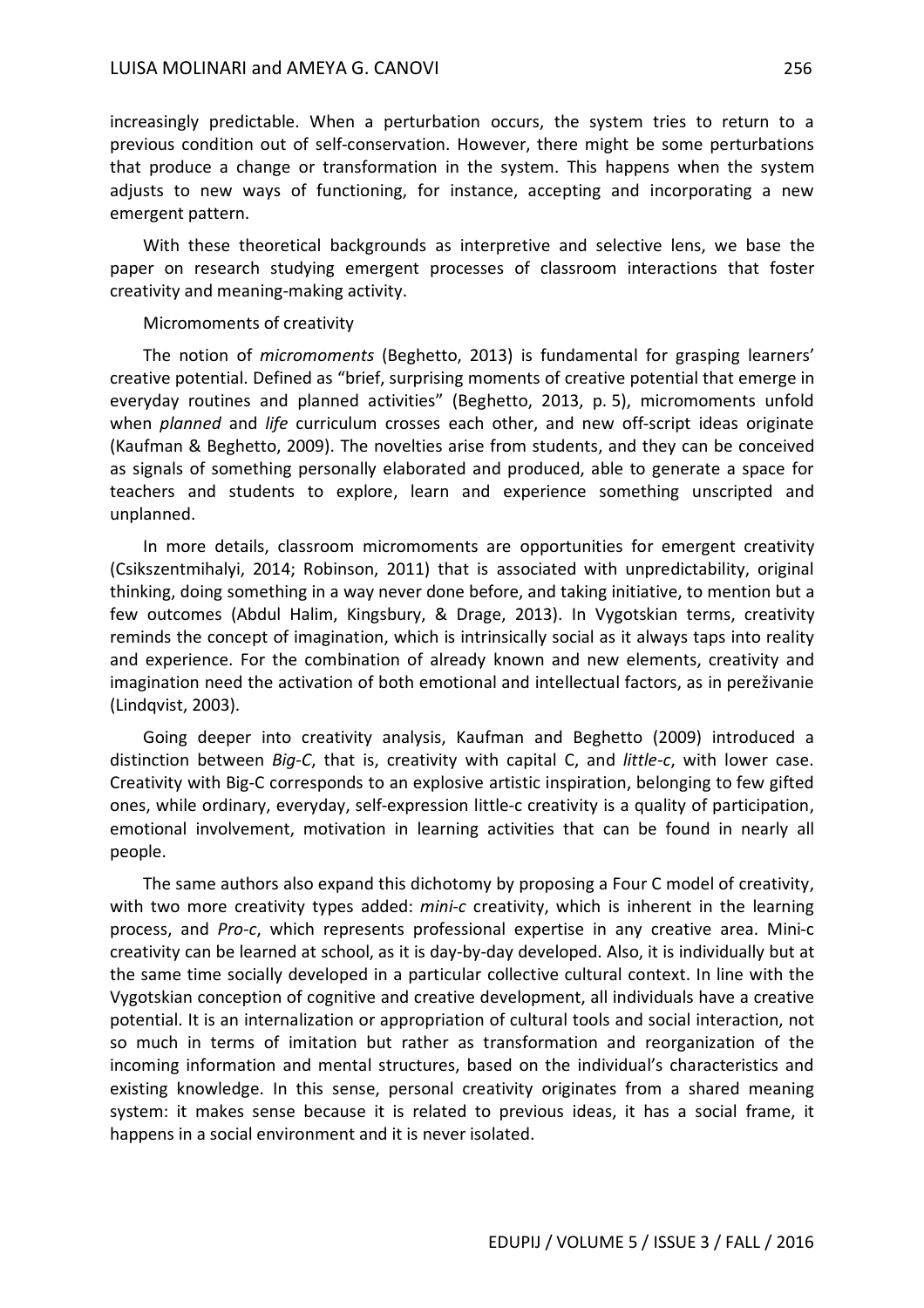The Pro-c creativity type is synonym of professional expertise, as it helps students to develop little-c creativity. The need to train teachers' capacity to respond to unexpected curricular moments is pointed out by several authors, who emphasize that teaching can support creativity and cheer all the activities that enable thinking 'out of the box' (Eadie & Lymbery, 2007; Kirkendall & Kirshen, 2015). With Pro-c, teachers can cultivate classroom awareness and exploit micromoments' creative potential to promote original learning opportunities. According to Şahin (2014), a constant feedback, good personal relationship between mentors and mentees, and providing support for mentees' development of personal ideas increase creative skills. Yi, Plucker, and Guo (2015) also confirm the role of mentoring, modeling, guiding, and building a supportive environment to creative potential development.

Moreover, the combination of originality and appropriateness to a specific context characteristic (Beghetto & Kaufman, 2014) has to be considered. For example, teachers might like to promote creative skills, but they might also be afraid of chaos or wasting time. Teachers should be encouraged to participate in experiences that lead students to learn how to take care of their own creativity, in a responsible way, respecting time and space, providing supportive, constant and honest feedbacks. In this sense, creative skills imply knowing how to respond to many stimulus at the same time, flowing with trust, risk taking, welcoming new ideas, but never forgetting context appropriateness and task demands.

Enhancing Pro-c is a valuable tool for teachers. Many researchers in fact report that students appreciate creative activities that also increase their learning motivation (Morais & Azevedo, 2011). A creative classroom context supports risk-taking, for it could be linked to the drifting from curricula and accepting unpredictable learning situations. Overall, these results support the idea that fostering creativity incentives students' agency, it empowers them in problem-solving skills, and it offers tools to successfully overcome new challenges (Catala, Jaen, Pons, & Garcia-Sanjuan, 2014).

Catching emergent opportunities for creativity in classroom talk

Thanks to Pro-C, teachers develop the ability to seize the unexpected, transform lessons by including novelties, and respond flexibly to the classroom needs by tuning in with the group (Lunkenheimer, Shields, & Arbor, 2012). When ready to grasp the motivational movements and the emotions going underneath and to convert them into learning experiences (Mason, 2002), attentive teachers foster pereživanie in their classrooms. Whether or not opportunities to nurture students' motivation and curiosity will be addressed or missed, it has important implications for teaching and learning processes.

When emergent opportunities are grasped, discourse opens up to a sort of expansion, like a floating space spontaneously created in the system, in which teacher and students leave for a new adventurous journey, unknown, unexplored and unplanned. During any kind of lesson or school activities, these emergent happenings or stances have the potential for meaning making, as they can transform the participant structures, the relationships among classroom members and even the relations between the students and the subject matter (Cornelius & Herrenkohl, 2004).

In a series of observational studies carried out overall in primary schools, the dynamic and process dimension of the interactions unfolding in classroom life were analyzed (Mameli & Molinari, 2013; Molinari & Mameli, 2013). In the frame of developmental system theory, the concept of *microtransitions* was used to indicate a change in the participant structures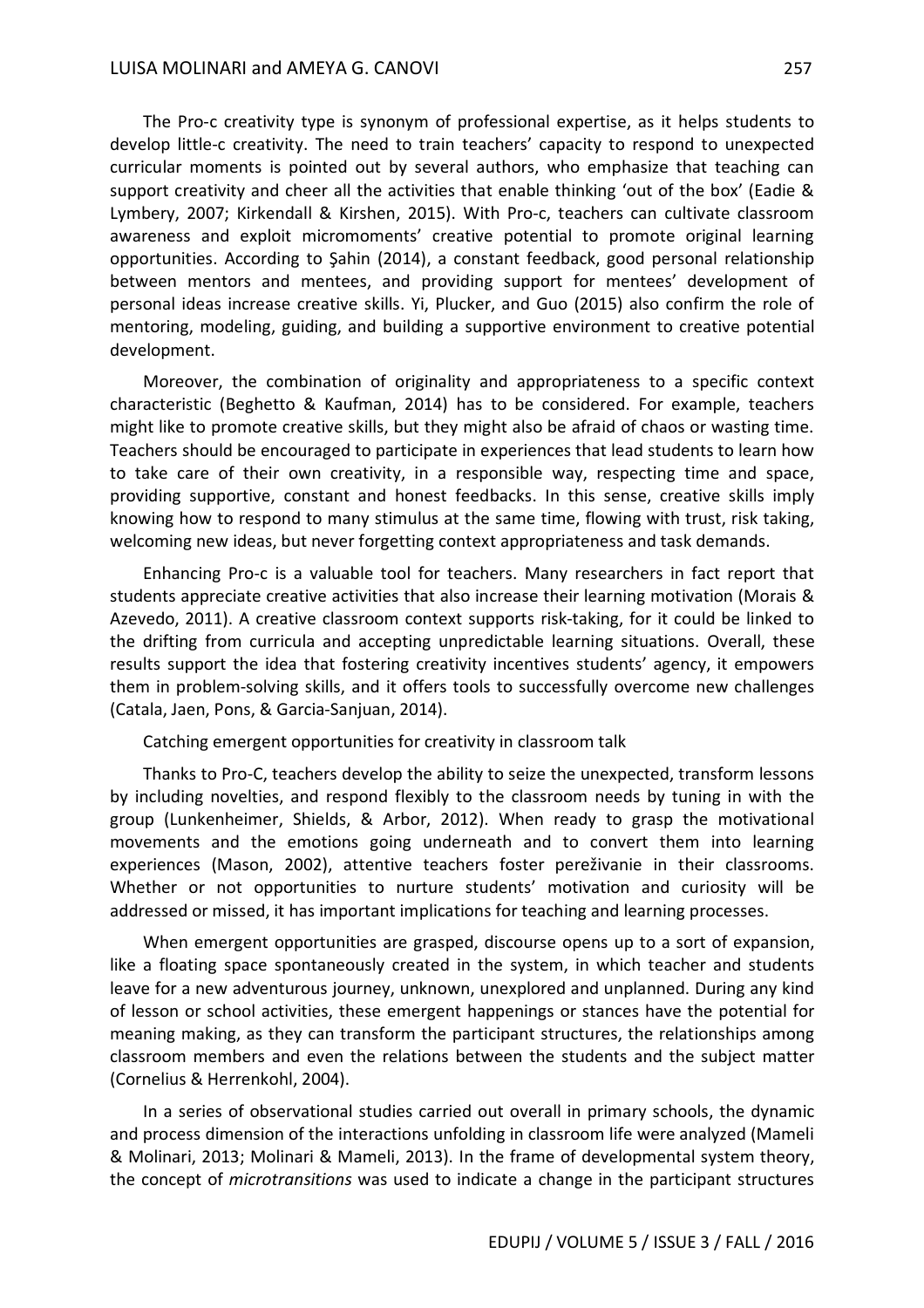and power relationships among classroom members. Such change is introduced by a signal of an emerging discursive shift, corresponding for instance to an unsolicited student question, to the increasing tone of classroom noise, to a comment or a reply that reveals original thinking. These signals produce a perturbation in the ongoing interaction. However, if they are ignored or refused by the interacting system, they will simply be 're-absorbed' and no transformation will take place. For the signal, or *turning point*, to be effective in producing a microtransition, two fundamental properties of the process have to be fulfilled. First, it should break a condition of stability; secondly, it should cause a clear and visible reaction in participants, who thus confirm that the system is open to incorporate the signal by going through a microtransition. When this happens, classrooms experience a blended interactive flow that favors relational shifts and enhances novelties. Grasping turning points by going through microtransitions is thus a means for a new space activation, a negotiation land fostering creative meanings.

#### Creativity in original thinking

In the sociocultural approach, the importance of student agency and active role is widely recognized (Mercer, 2000) as central to learning processes. In this direction, common knowledge and understanding are at the core of a collective creative meaning making activity that is fostered by teachers' attitudes in their teaching routines. If teachers are really interested in listening to what students are saying, their real curiosity drives class interaction towards students' original and creative thinking, thus promoting a meaning making activity. We describe this attitude as *aboutness*, since the underlying message of this kind of teaching is 'I am willing to listen to what you do think about it'.

According to Boyd and Markarian (2011), classroom talk should be based on trying to understand students' points of view, and building knowledge from what students tell in a precise moment. In this perspective, students are considered culture and values owners, those who lay the first stone in their own learning process. Quoting words from a teacher interviewed by the authors:

I think most learning starts with the learners and goes from there. And so to start with their reading logs or what they are talking about and try to expand on that and to bring other things into that ... when they say something it might be the perfect opportunity to slide something in. (Boyd & Markarian, 2011, p. 515)

In this way, teachers do have the possibility to encourage their creative role in the ongoing flow of classroom social interaction (Kumpulainen, Lipponen, Hilppö, & Mikkola, 2014).

In an interesting work on learning Swedish as a second language, Majlesi and Broth (2012) build upon this view by arguing that, in social interactions, participants can engage in a cooperative process through which any *object* of learning can be turned into a *relevant object* of learning or, as they call it, into a 'learnable'. A *learnable* is thus defined as "whatever is interactively established as relevant and developed into a shared pedagogical focus" (Majlesi & Broth, 2012, p. 193). For its characteristics, a learnable is the result of mutual orientations in the unfolding interaction meaning-making processes, involving cognitive skills (Garfinkel, 2002). It is a kind of choral, polyphonic, creative instant knowledge, not ready-made but self-built, *hic et nunc*.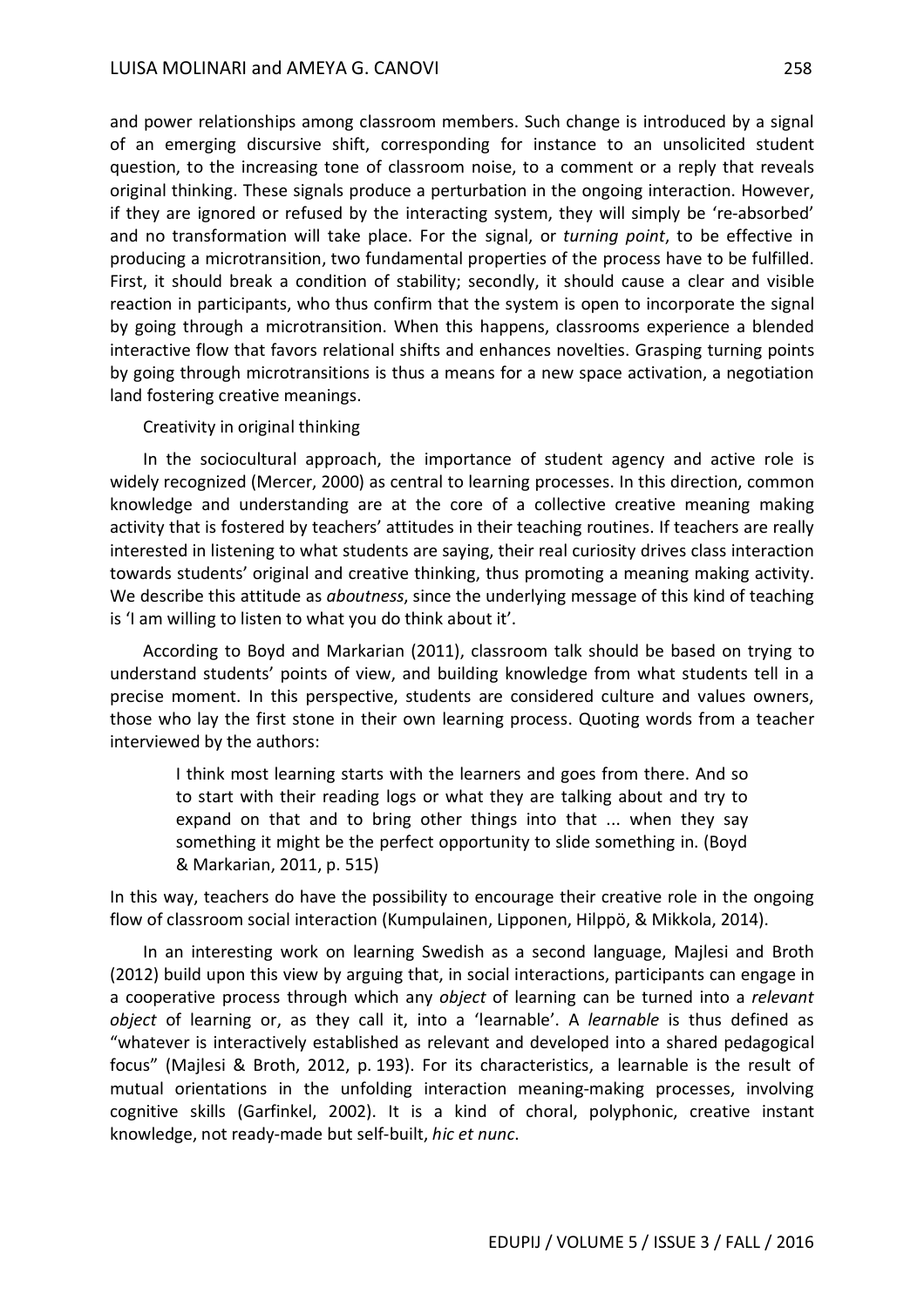For these characteristics, learnables are emergent and co-constructed by teacher and students. They do not form part of the academic syllabus, nor can they be pre-planned by the teacher, but rather they arise during classroom interactions due to the learners' own initiatives. To create a learnable, teacher's flexibility and improvisation skills are needed. S/he is present (Mason, 2002) to what happens in class system and available to receive prompts that the students spontaneously may offer.

Emotions can become learnables, too. We draw on this assumption by referring to what Muller Mirza, Grossen, de Diesbach-Dolder, and Nicollin (2014) have called 'secondarisation', that is, a process transforming personal experience and emotions into thinking forms. Focusing on cultural diversity education, these authors have argued that when school subjects are particularly close to personal experience, and therefore emotionally salient, a transformation of these emotions into something learnable and knowledgeable is crucial for learning, development and identity (Grossen, 2010; Gillespie & Zittoun, 2010). Through secondarisation, students can transform their emotional reactions and feelings into a communicable form for themselves and other students, thus turning an emergent affective event into a learning opportunity.

The emergence of emotional experiences in class mood and flow

"Both the calm and the flurried moments of classroom life are permeated by moods that influence children's learning experiences" (Stone & Thompson, 2014, p. 309). With this incipit, the authors introduce their article on *classroom mood*, described as an emotional condition created by group dynamics in classroom context during teaching learning processes. For its characteristics, the concept of classroom mood is strictly linked to what we have discussed so far. In fact, it is conceived within a Vygotskian frame, stressing the dialectical relation between emotions and learning (pereživanie) as well as between the individual and the collective. Moreover, it is described as a socially emergent process that unexpectedly arises and spreads in the classroom during a lesson.

Quoting authors' words, "mood becomes social without ceasing to be individual" (Stone & Thompson, 2014, p. 311). According to this definition, mood is not to be confused with a subjective emotional state, but it is rather created in a context and in a temporal frame. Class mood is in fact featured as a collective, spontaneous and unpredictable coconstruction that develops across time and space. Mood passes by time, because it is a diachronic back-and-forth emergent movement, arising from interactive processes. Mood unfolds in space, because it is located in the interactional context, thus existing between and beyond individuals.

For these properties, classroom mood is an insightful concept to describe what occurs unexpectedly in everyday school life. However, scholars face a powerful challenge when they come to the methodological level. Is it possible to observe and especially to measure something that occurs across time and between individuals? By drawing on the assumptions of several authors (Ervin-Tripp, 1976; Goodwin, 2007; Ochs, 1992), Stone and Thompson (2014) have proposed that the concept of *stance*, an anthropological linguistic construct widely used in many different fields, is heuristically suitable to identify class mood and to observe how it emerges across time from social agents' interactions.

Generally speaking, a stance (Englebretson, 2007) is a statement indicating an interactively produced point of view. It is possible to distinguish between two types of stance. An *affective stance* indicates an emotional state related to what others are saying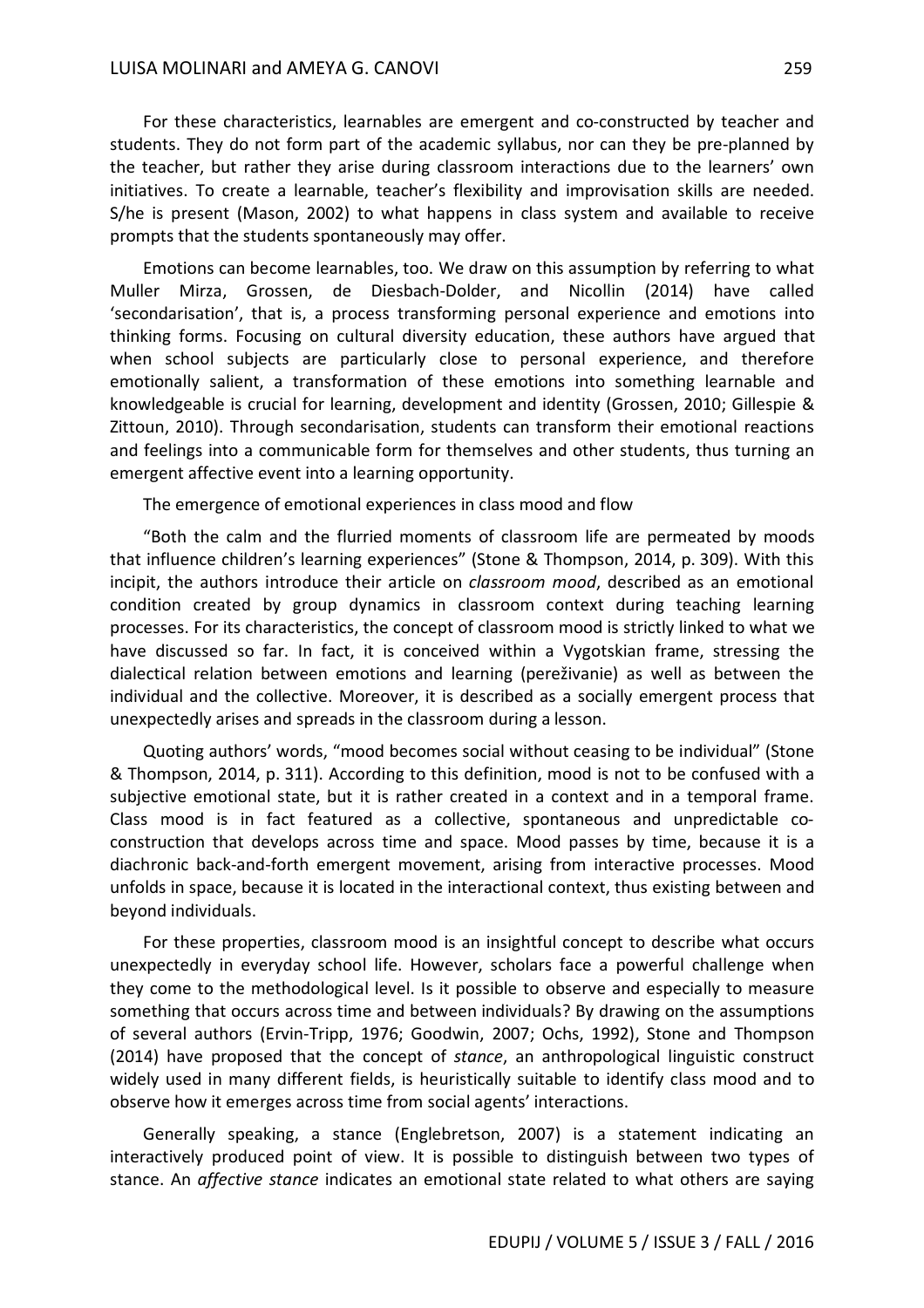#### LUISA MOLINARI and AMEYA G. CANOVI 260

(Goodwin, 2007); whereas an *epistemic stance* (Ochs, 1996) implies a knowledge-based relationship with what others are assuming. In one of the few studies applying the stance construct to a classroom context, Stone and Thompson (2014) have carried out an ethnographic analysis of a first-grade classroom engaged in literacy activities. Their results showed that a stance-taking process (Du Bois, 2007) made by the combination of epistemic and affective stances favored the establishment of a positive, collaborative class mood.

The construct of flow was also used to argue about the relationship between cognition and emotion in classroom life. Csikszentmihalyi and Csikszentmihalyi (1991) described flow as an intense emotional condition that can be experienced while learning. An optimal flow experience happens when there is a balance between a task challenge, on one side, and personal skills, on the other.

This phenomenon has been analyzed in studies of different school settings (Abbott, 2000; Egbert, 2004; Shernoff, Csikszentmihalyi, Schneider, & Shernoff, 2003) focusing on the student subjective or individual experience of flow. If challenge perceptions and personal skills are unbalanced, then either failure fear or boredom might happen, with a negative impact on learning. Failure fears may occur when task challenges are too high as compared to personal skills; boredom feelings may arise when personal skills are too high as compared to task challenges. However, and more interestingly in our point of view, the same process can also resolve into a group experience. Sawyer (2006) describes the process of *group flow* as a collective state evident when a group performs to the best of its abilities.

In the classroom, the creation of a group flow depends on the synchronization of physical and verbal behaviors, when teacher and students mirror and echo each other mutually, either in gestures, words, or thoughts. These movements recall the basic assumptions of developmental system theory. As adaptive and self-organizing complex systems, classrooms are lands of shifts and dynamics through which individual members influence and are influenced by the system as a whole. This helps to generate a sense of 'togetherness' for the involved participants, which is strictly bound to emotional arousal.

In a study on small groups working in middle school mathematics classrooms, Armstrong (2008) has explored the conditions that helped to promote the occurrence of classroom flow. In this study, group flow was observed through verbal (tone of voice, echoing and repeating words/phrases, rate of speech, fragmentation of speech), nonverbal and physical (posture, positioning, gestures, facial expression) aspects. Notwithstanding the use of systematic observation and a rigorous analytic approach, Armstrong concluded that seizing group flow is not an easy task, for it can last only a few minutes and then it fades away, to come back again. It is a kind of 'floating' condition, not always occurring and sometimes not orchestrated either.

More research is certainly needed in this direction. Nonetheless, the impact of this construct for the understanding of classroom meaning making activity is noteworthy. Group flow indicates that the task is stimulating, sensed as appropriate to group possibilities. When this phenomenon is perceived in the classroom, collaborative creativity stands out, inter thinking is experienced, and the group feels rewarded for its engagement. Eventually, joy, participation and enthusiasm arise, with an important beneficial impact on teaching and learning.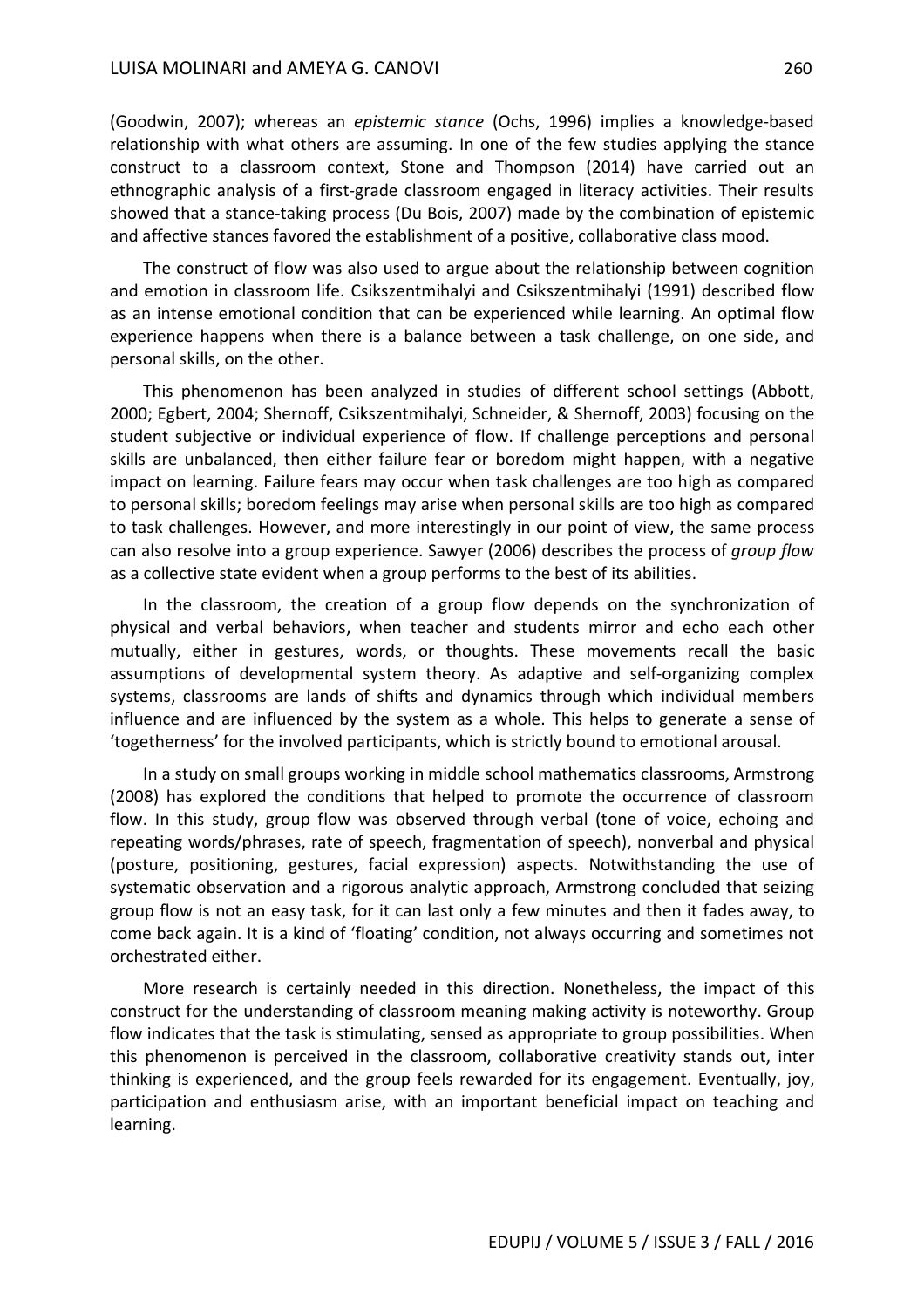#### **Conclusion and Discussion**

Coming to the end, we are aware that we have been facing a peculiar reality. Classrooms are complex adaptive systems, daily school interactions are multiple and various, springing and fading away, with landscapes changing moment by moment.

Research in such heterogeneous reality implies methodological challenges. 'Seizing the day' in classroom routines is a fascinating and at the same time difficult process, as Sawyer (2006) and Armstrong (2008) point out. Nonetheless, we suggest the importance of further research able to improve our understanding of how creative meaning making activities can arouse and be fostered in classroom systems. In school, opening to new experiences and promoting creativity arise motivation and facilitate interaction. For this process to occur, teachers should give space to novelties, trust moment-by-moment lesson unfolding, encourage spontaneity and original thinking in a safe, inclusive and nurturing school environment (Yi, Plucker, & Guo, 2015).

Awareness about how classroom interactions unfold enables expanding opportunities for students' emotional competence, responsibility and agency to develop. These skills can also prepare students to participate in social life, once outside school. Thinking and engaging together in classroom activities, thus, are means to share social reality: experiencing social dynamics, students learn to face the 'outside'.

Finally, to think 'out of the box', a box is required. Thus, school curriculum is a safe, training base to start from, and to come back to. In this 'dancing' from subjects to life, and from life back to school routines, we stand for research to go further in supporting learning as an adventurous, emotional, motivational, responsible activity.

#### **Notes**

Corresponding author: LUISA MOLINARI

#### **References**

- Abbott, J. A. (2000). "Blinking Out" and "Having the Touch" Two Fifth-Grade Boys Talk about Flow Experiences in Writing. *Written Communication*, *17*(1), 53-92.
- Abdul Halim, H., Kingsbury, M., & Drage, C. (2013). Nurturing Creativity: Whose Wisdom Is of Most Worth? *Creative Education*, *4*, 1–4.
- Armstrong, A. C. (2008). The fragility of group flow: The experiences of two small groups in a middle school mathematics classroom. *The Journal of Mathematical Behavior*, *27*(2), 101-115.
- Beghetto, R. A. (2013). Nurturing creativity in the micro-moments of the classroom. In K. H. Kim, J. C. Kaufman, J. Bear, & B. Sriraman (Eds.), *Creatively Gifted Students are not like Other Gifted Students: Research, theory, and practice* (pp. 3-16). Rotterdam/Boston/Taipei: Sense Publishers.
- Beghetto, R. A., & Kaufman, J. C. (2014). Classroom contexts for creativity. *High Ability Studies*, *25*(1), 53-69.
- Boyd, M. P., & Markarian, W. C. (2011). Dialogic teaching: talk in service of a dialogic stance. *Language and Education*, *25*(6), 515–534.
- Catala, A., Jaen, J., Pons, P., & Garcia-Sanjuan, F. (2014). Playful creativity: Playing to create games on surfaces. In A. Nijholt (Ed.), *Playful user interfaces* (pp. 293-315). Singapore: Springer.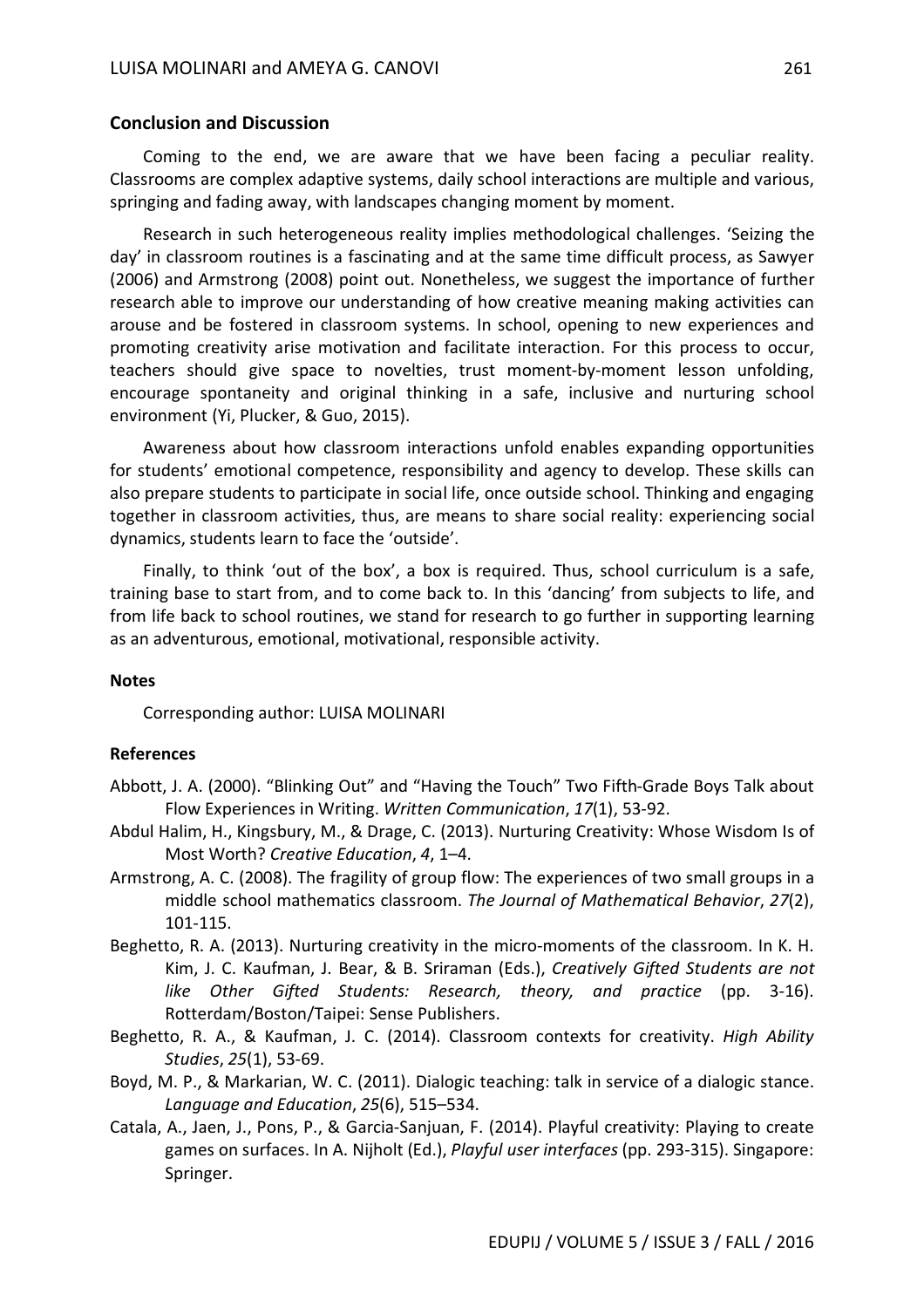Cornelius, L. L., & Herrenkohl, L. R. (2004). Power in the classroom: How the classroom environment shapes students' relationships with each other and with concepts. *Cognition and Instruction*, *22*(4), 467-498.

Csikszentmihalyi, M. (2014). *The systems Model of Creativity*. Netherlands: Springer.

- Csikszentmihalyi, M., & Csikszentmihalyi, M. (1991). *Flow: The psychology of optimal experience*. New York: HarperPerennial.
- Du Bois, J. W. (2007). The Stance Triangle. In R. Englebretson (Ed.), *Stancetaking in discourse: Subjectivity, evaluation, interaction* (pp. 140–182). Amsterdam/Philadelphia: John Benjamins.
- Eadie, T., & Lymbery, M. (2007). Promoting creative practice through social work education. *Social Work Education*, *26*(7), 670-683.
- Egbert, J. (2004). A study of flow theory in the foreign language classroom. *Canadian Modern Language Review*, *60*(5), 549-586.
- Englebretson, R. (Ed.) (2007). *Stancetaking in discourse: Subjectivity, evaluation, interaction*. Amsterdam/Philadelphia: John Benjamins.
- Ervin-Tripp, S. M. (1976). Speech acts and social learning. In K. H. Basso, & H. Selby (Eds.), *Meaning in anthropology* (pp. 123-153). University of New Mexico Press.
- Ford, D. H., & Lerner, R. M. (1992). *Developmental systems theory: An integrative approach*. London: SAGE.
- Garfinkel, H. (2002). *Ethnomethodology's program: Working out Durkheim's aphorism*. Lanham, MD: Rowman & Littlefield Publishers.
- Gillespie, A., & Zittoun, T. (2010). Using resources: Conceptualizing the mediation and reflective use of tools and signs. *Culture & Psychology*, *16*(1), 37-62.
- Gonzalez Rey, F. L. (2009). Historical relevance of Vygotsky's work: Its significance for a new approach to the problem of subjectivity in psychology. *Outlines*, *1*(1), 59–73.
- Goodwin, C. (2007). Participation, stance and affect in the organization of activities. *Discourse & Society*, *18*(1), 53-73.
- Grossen, M. (2010). Interaction analysis and psychology: a dialogical perspective. *Integrative Psychological and Behavioral Science*, *44*(1), 1-22.
- Hollenstein, T. (2013). *State space grids*. New York: Springer.
- Jóhannsdóttir, T., & Roth, W. M. (2014). Experiencing (Pereživanie) as developmental category: Learning from a fisherman who is becoming (as) a Teacher-in-a-Village-School. *Outlines. Critical Practice Studies*, *15*(3), 54-78.
- Kaufman, J. C., & Beghetto, R. A. (2009). Beyond big and little: The four c model of creativity. *Review of General Psychology*, *13*(1), 1-12.
- Kirkendall, A., & Kirshen, A. S. (2015). Encouraging creativity in the social work classroom: Insights from a qualitative exploration. *Social Work Education*, *34*(3), 341–354.
- Kumpulainen, K., Lipponen, L., Hilppö, J., & Mikkola, A. (2014). Building on the positive in children's lives: A co-participatory study on the social construction of children's sense of agency. *Early Child Development and Care*, *2*, 211-229.
- Leontiev, A. A. (1992). Ecce Homo. Methodological Problems. *Multidisciplinary Newsletter for Activity Theory*, *11*(12), 41-44.
- Lindqvist, G. (2003). Vygotsky's theory of creativity. *Creativity Research Journal*, *15*, 245-251.
- Lunkenheimer, E. S., Shields, A. M., & Arbor, A. (2012). Flexibility and attractors in context: Family emotion socialization patterns and children's emotion regulation in late childhood. *Nonlinear Dynamics, Psychology, and Life Sciences*, *16*(3), 269–291.